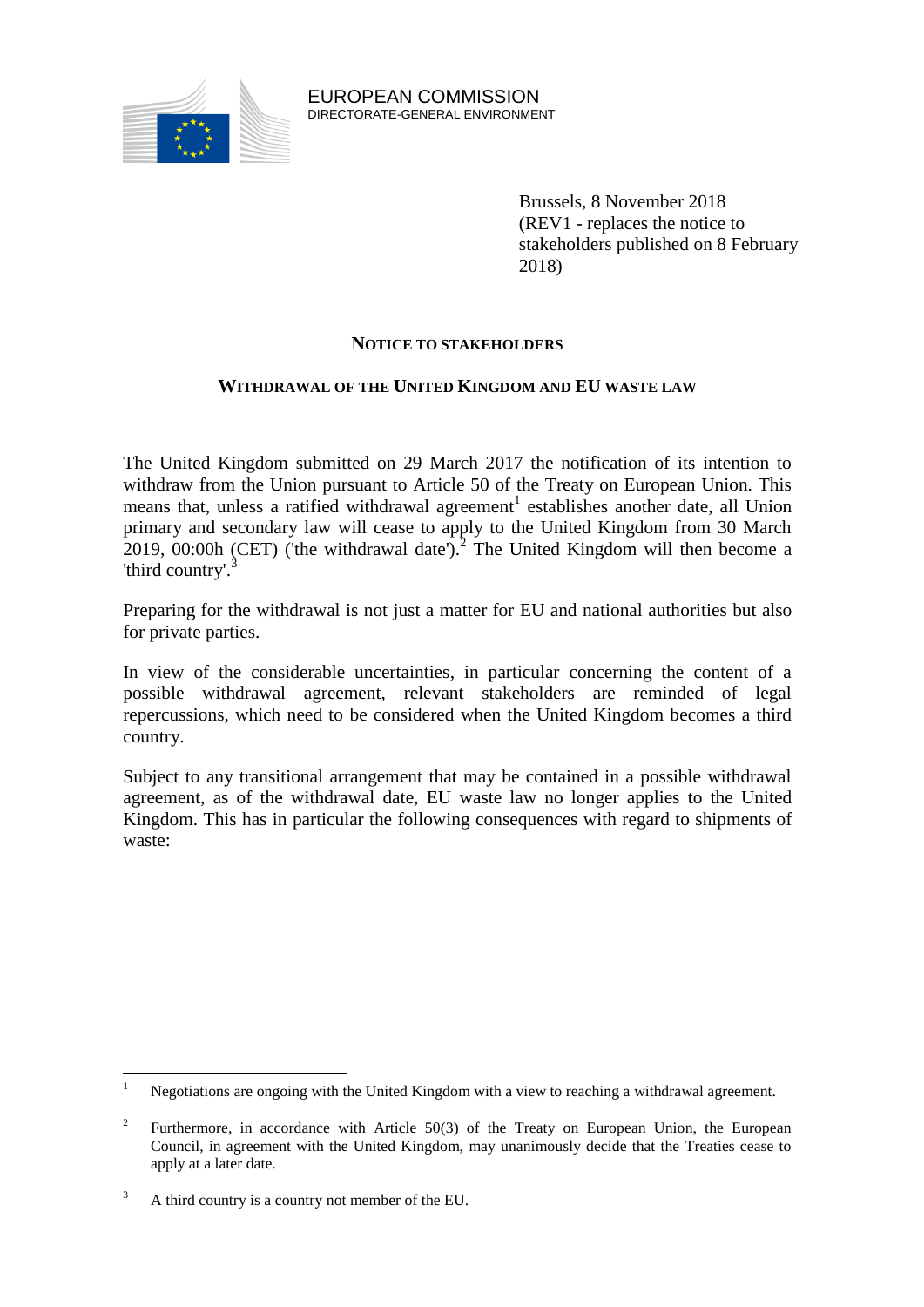# **1. TRANSBOUNDARY SHIPMENTS OF WASTE<sup>4</sup>**

# **1.1. Prohibitions of waste shipments**

Articles 34 and 3(5) of Regulation (EC) No 1013/2006 on shipments of waste<sup>5</sup> prohibit the export of

- waste for disposal: and
- $\bullet$  mixed municipal waste<sup>6</sup> for recovery operations

from the EU to a third country, unless it is a member of the European Free Trade Association (EFTA) and a party to the Basel Convention. Consequently, as of the withdrawal date all exports of waste for disposal and the export of mixed municipal waste for recovery from the EU-27 to the United Kingdom will be prohibited.

Imports of waste into the EU-27 will be governed, as of the withdrawal date, by Title V of Regulation (EC) No 1013/2006, whereby imports of waste from a third country party to the Basel Convention remains allowed, subject to the requirements set out in that Regulation.<sup>7</sup>

# **1.2. Consents issued prior to the withdrawal date**

Article 9 of Regulation (EC) No 1013/2006 requires the "consent" by the competent authorities of destination, dispatch and transit of notified waste shipments.

For consents issued by competent authorities of Member States of the EU-27 prior to the withdrawal date for shipments as of the withdrawal date, the following applies:

 Where the shipment is prohibited under Regulation (EC) No 1013/2006, the consent becomes void.

 $\overline{a}$ 4 In the context of the negotiations of the EU-UK withdrawal agreement, the EU is trying to agree solutions with the United Kingdom for movements of goods that have started before and end after the end of the transition period ("sailing goods"). See, in particular, the latest text of the draft withdrawal<br>agreement agreed at negotiator's level. which is available here: agreement agreed at negotiator's level, which is available here: [https://ec.europa.eu/commission/sites/beta-political/files/draft\\_agreement\\_coloured.pdf](https://ec.europa.eu/commission/sites/beta-political/files/draft_agreement_coloured.pdf) and the "joint statement" from the negotiators of the EU and of the United Kingdom Government presented on 19 June 2018 [\(https://ec.europa.eu/commission/brexit-negotiations/negotiating-documents-article-50](https://ec.europa.eu/commission/brexit-negotiations/negotiating-documents-article-50-negotiations-united-kingdom_en) [negotiations-united-kingdom\\_en\)](https://ec.europa.eu/commission/brexit-negotiations/negotiating-documents-article-50-negotiations-united-kingdom_en).

<sup>5</sup> OJ L 190, 12.7.2006, p. 1.

<sup>6</sup> Mixed municipal waste (waste entry 20 03 01 in accordance with the Commission Decision 2000/532/EC on the list of waste, OJ L 226, 6.9.2000, p. 3) collected from private households, including where such collection also covers such waste from other producers.

<sup>7</sup> Regarding notifications of imports, see also the "Notice to stakeholders - Withdrawal of the United Kingdom and EU rules in the field of import/export licences for certain goods" [\(https://ec.europa.eu/info/brexit/brexit-preparedness\\_en\)](https://ec.europa.eu/info/brexit/brexit-preparedness_en).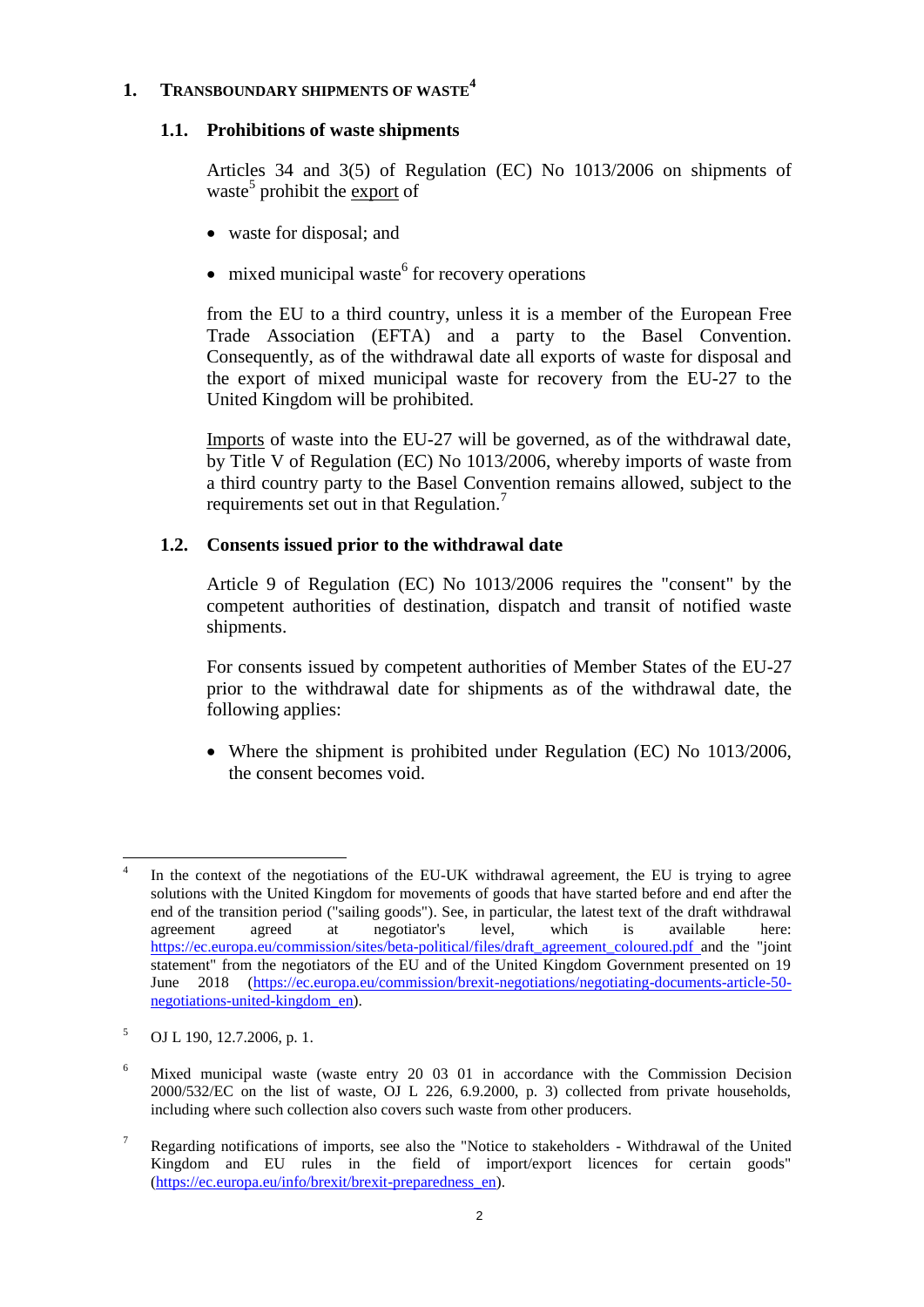Where shipments are not *per se* prohibited, the change of the status of the United Kingdom from a Member State to a third country is an essential change under Article 17 of Regulation (EC) No 1013/2006. In accordance with Article 17(2) of Regulation (EC) No 1013/2006, in case of such an essential change, a new notification shall be submitted, unless all the competent authorities concerned consider that the proposed changes do not require a new notification.

Even if all competent authorities concerned consider that a new notification is not required, it is recalled that the requirements for waste shipments between the EU and the United Kingdom - which, after its withdrawal from the EU, remains a Party to the Basel Convention of 22 March 1989 on the control of transboundary movements of hazardous waste and their disposal, as well as an "OECD-Decision country"<sup>8</sup> - will be subject to the conditions set out in Articles  $38(3)(a)$ , (b), (c) and (e) and  $42(3)(b)$ ,(c) and (d) of Regulation (EC) No  $1013/2006$  which may require *inter alia*:

- The competent authorities concerned to send a stamped copy of their decisions to consent to the relevant customs offices (e.g. customs offices of exit or entry);
- The carrier to deliver a copy of the movement document to the relevant Union customs offices (e.g. customs offices of exit or entry);
- The relevant Union customs offices to send where applicable a stamped copy of the movement document to the competent authority of dispatch, transit and destination in the Union stating that the waste has either left or entered the Union;
- In case of an export from the Union, for the contract associated with the notification to stipulate certain obligations for the consignee of the waste and for the treatment facility.

In addition, the notification will have to contain information of the customs offices of entry and exit.<sup>9</sup>

# **2. EU WASTE MANAGEMENT TARGETS AND RECOVERY OPERATIONS IN THIRD COUNTRIES**

Where recovery of waste generated in the EU Member States takes place outside the EU, Member States can count that waste towards the fulfilment of their EU waste management targets depending on the treatment conditions outside the EU. In particular

 $\overline{a}$ 

<sup>8</sup> I.e. a country to which Decision C(2001)107/FINAL of the OECD Council applies, see Article 2(17) of Regulation (EC) No 1013/2006.

<sup>9</sup> "Block 16" of the notification document. See Annex 1A and point 44 of annex 1C of Regulation (EC) No 1013/2006.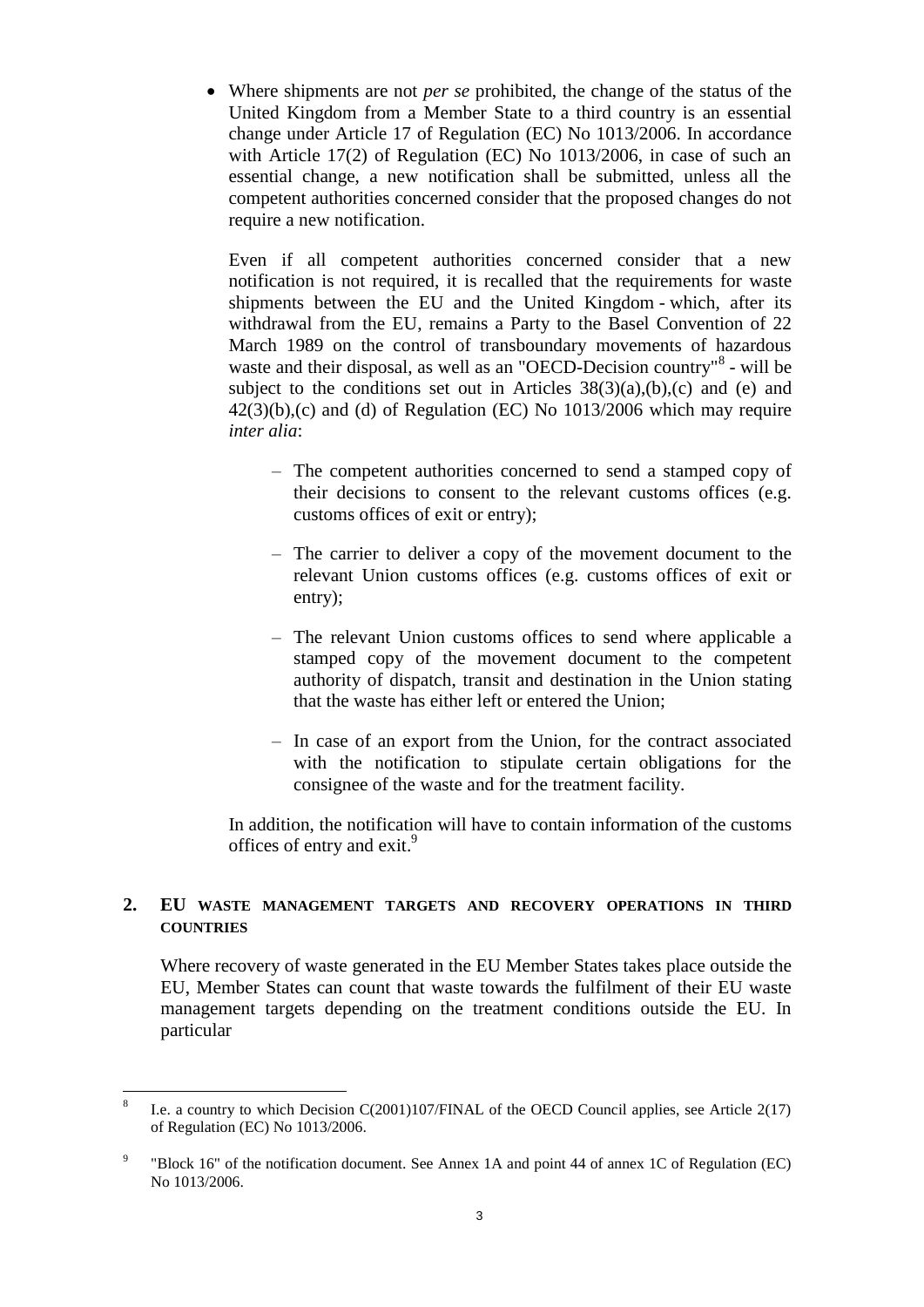- Exports of waste electrical and electronic equipment for treatment in the United Kingdom will be counted towards the waste management targets of Directive  $2012/19/EC$  on waste electrical and electronic equipment<sup>10</sup> if there is sound evidence that the treatment of that waste in the United Kingdom takes place in conditions that are equivalent to the requirements of that Directive.<sup>11</sup>
- Exports of waste batteries and accumulators for treatment in the United Kingdom will be counted towards the waste management targets of Directive 2006/66/EC of the European Parliament and of the Council of 6 September 2006 on batteries and accumulators and waste batteries and accumulators<sup>12</sup> if there is sound evidence that the treatment of that waste in the United Kingdom takes place in conditions that are equivalent to the requirements of that Directive.<sup>13</sup>
- Exports of municipal waste for preparation for reuse and recycling, and exports of construction and demolition waste for preparation for reuse, recycling and other material recovery in the United Kingdom will be counted towards the waste management targets of Directive 2008/98/EC of the European Parliament and of the Council of 19 November 2008 on waste<sup>14</sup> if there is sound evidence showing compliance of the shipment with the provisions of Regulation (EC) No  $1013/2006$  of the European Parliament and of the Council<sup>15</sup>, and in particular Article 49(2) thereof.<sup>16</sup>
- Exports of packaging and packaging waste can be counted towards the waste management targets of the European Parliament and Council Directive 94/62/EC of 20 December 1994 on packaging and packaging waste<sup>17</sup> if there is sound evidence that the recovery and/or recycling in the United Kingdom takes place under conditions that are broadly equivalent to those prescribed by the Union legislation on the matter, $^{18}$  including the provisions of Regulation (EC) No 1013/2006 of the European Parliament and of the Council,<sup>19</sup> and in particular Article 49(2) thereof.

- <sup>12</sup> OJ L 266, 26.9.2006, p. 1.
- <sup>13</sup> Article 15(2) of Directive 2006/66/EC.
- <sup>14</sup> OJ L 312, 22.11.2008, p. 3.
- <sup>15</sup> OJ L 190 12.7.2006, p. 1.
- <sup>16</sup> Article 2(5) of Commission Decision 2011/753/EU of 18 November 2011 establishing rules and calculation methods for verifying compliance with the targets set in Article 11(2) of Directive 2008/98/EC of the European Parliament and of the Council, OJ L 310, 25.11.2011, p. 11.
- $17$  OJ L 365, 31.12.1994, p. 10.
- <sup>18</sup> Article 4(1) of Commission Decision 2005/270/EC establishing the formats relating to the database system pursuant to Directive 94/62/EC of the European Parliament and of the Council on packaging and packaging waste, OJ L 86, 5.4.2005, p. 6.

 $10$ OJ L 197, 24.7.2012, p. 38.

<sup>&</sup>lt;sup>11</sup> Article 10(2) of Directive 2012/19/EC.

<sup>19</sup> OJ L 190 12.7.2006, p. 1.